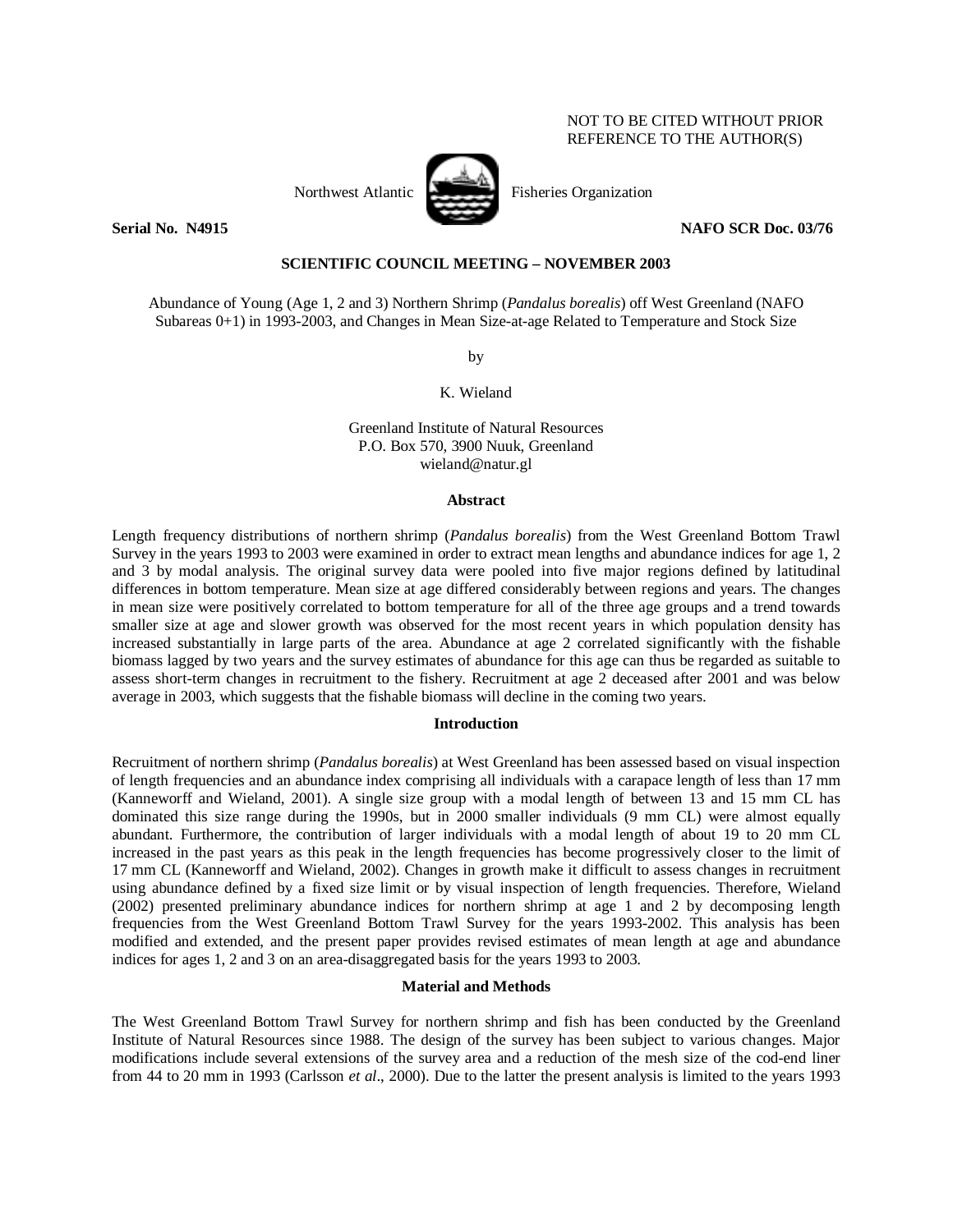and thereafter. A detailed description of the current survey design, fishing practice and sample analysis is given in Kanneworff and Wieland (2003).

Swept area estimates of northern shrimp abundance by 0.5 mm carapace length (CL) interval from the original sampling strata at depths between 150 and 600 m were aggregated according to five regions (Fig. 1). The regions were defined mainly based on latitudinal gradients of bottom temperature for which pronounced differences in the survey area have been observed in particular in the past years (Fig. 2).

Bottom temperatures were measured on trawl sites with a Seabird CTD in 1991-1994 and since 1995 along the trawl tracks in intervals of 30 to 60s with Seamon data storage sensors mounted on one of the trawl doors. Average bottom temperatures at the sampling sites were then used to calculate mean bottom temperatures weighted by stratum area for the five regions (Wieland and Kanneworff, 2002).

Modal analysis of the regional length frequencies for juveniles and males were conducted using the MIX 3.1A software (MacDonald and Pitcher, 1979). No smoothing was applied prior to analysis, and initial estimates of the modes and the number of age groups to be considered (Table 1) were obtained by visual inspection of the length frequencies. The maximum age of the males recognized in the length frequencies varied between years and regions reflecting differences in the length at sex transition (Wieland, in prep.). A constant coefficient of variation for length at age was used in the MIX analysis during a first run. However, because the first age group was not well represented in many of the samples, a part of the larger males had already changed sex and differences in growth between cohorts were likely, varying coefficients of variation gave more realistic results in almost all cases. Values of mean length, which had to be kept fixed in the final MIX run, were discarded from further evaluation of length at age and growth.

Two of the five regions, in which a heterogeneous distribution of bottom temperature related to their bathymetry was observed in most of the years (Wieland and Kanneworff, 2002), were divided into a shallow (150-300 m) and a deep (300-600 m) part. Modal analyses were carried out for these two regions separated by depth range and, for subsequent analysis, mean lengths at age for the entire region were calculated weighted by abundance of the specific age group in the respective depth range.

Spearman rank correlation analysis (Sokal and Rohlf, 1995) was applied to study the potential effect of bottom temperature on length at age. Averages of annual mean bottom temperatures, which included the current year as well as one, two and three preceded years were used for age 1, 2 and 3, respectively, in order to cover the period from settling to the year of catch.

### **Results**

### *Mean size and growth*

Length frequencies of northern shrimp (juveniles and males) by region and year with fitted Gaussian components for age 1, 2, 3 and 4+ are shown in Fig. 3-13. Further results of the modal analysis, i.e. mean length and coefficient of variation, are listed in Tables 2-4 for age 1, 2 and 3, respectively. For regions 1 to 4, the Gaussian components fitted the observed distribution in the size range of the 2-group reasonably well in almost all years. Problems occurred in the modal analysis for both, the 1- and the 2-group in region 5 in most of the years due to low abundance of individuals in the corresponding size range.

Annual differences in the mean length at age between the five regions were as large as 3.7 mm CL for age 1, 3.4 mm CL for age 2 and 3.9 mm CL for age 3. The coefficients of variation corresponding to the estimates of mean length at age were about 0.09 for age 1 and 2 and about 0.06 for age 3 on average. For age 2, however, deviations from the average coefficient of variation were observed in region 4 in a few cases.

In general, mean length at age was lower in the north than in the south. In all regions mean length at age increased during the second half of the 1990s but decreased again in the most recent years (Tables 2-4). Spearman rank correlation coefficients indicated a highly significant effect of bottom temperature for all of the three age groups considered (Fig. 14). However, a considerable variation in length at age without a corresponding change in bottom temperature was found for age 2 in regions 2, 3 and 4 as well as for age 1 and age 3 in region 5.

Length increments from age 1 to age 2 for all year-classes (1992-2001) were highly variable and showed no consistent trend over time while growth from age 2 to age 3 (year-classes 1991-2000) appeared to be more stable (Fig. 15). However, a trend towards slower growth is visible in region 2 as well as in region 3 for both, age 1 and age 2, in the most recent years.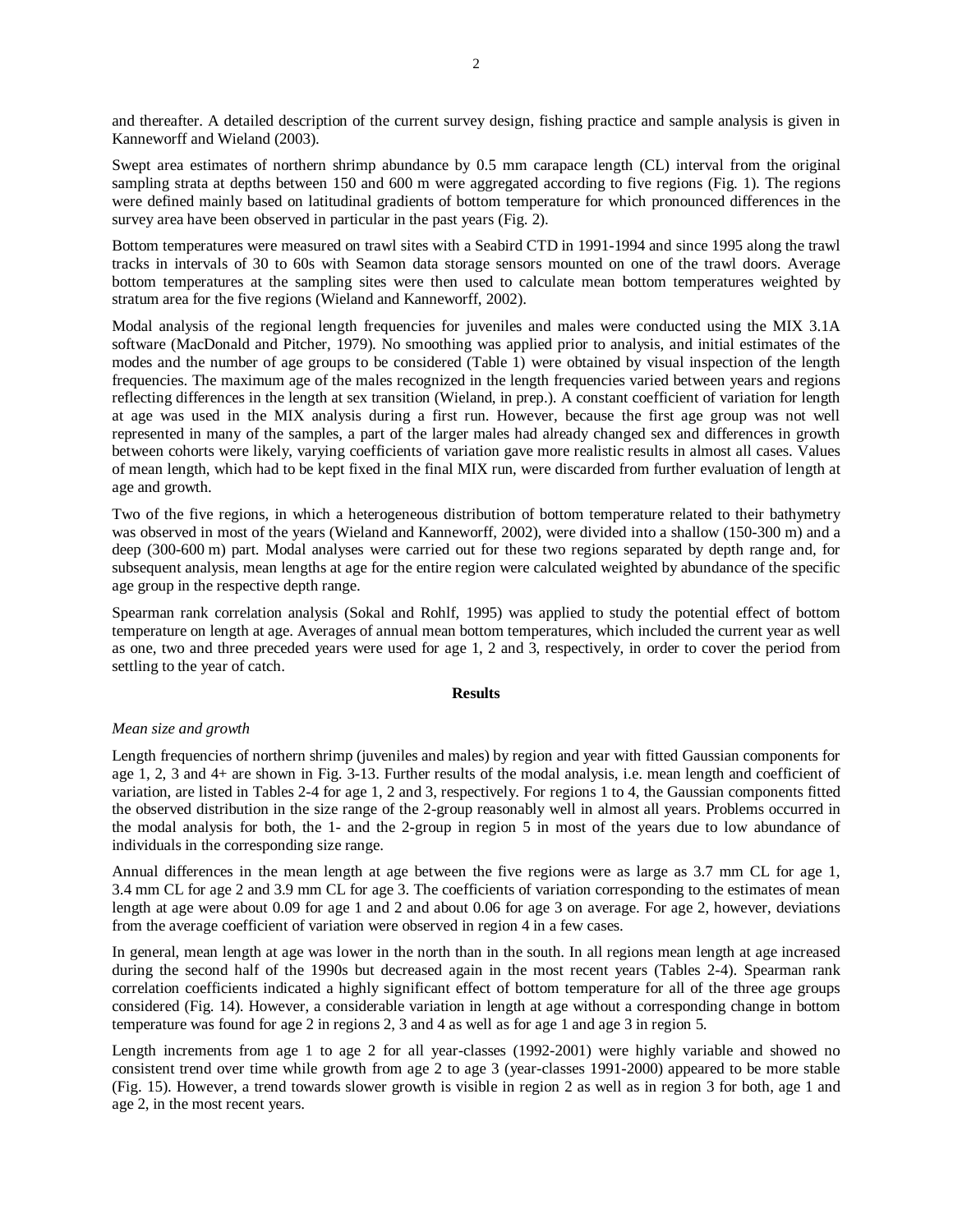#### *Abundance indices*

High abundance of age 1 was regularly observed in region 4 (offshore between 61°45' and 65°45'N) and since 1997 also in regions 2 (Disko Bay/Vaigat) and 3 (offshore between 65°45' and 69°30'N) while the contributions from regions 1 (offshore north from 69°30'N) and 5 (offshore south from 61°45'N) to the total abundance for the entire survey area were negligible in almost all years (Fig. 16). Total abundance of age 1 was exceptional high in 2000, and the 2003 value amounts to about 50% of the average of the time series.

The 2-group was found in regions 3 and 4 in all years and since 1996 with considerable numbers also in region 2 (Fig. 16). In addition, the 2-group was fairly abundant in region 1 in the years 1999 to 2001 and in 2003 while it was nearly absent in region 5 throughout the entire time series. Total abundance of age 2 increased since 1997 to the highest value on record in 2001 and decreased in 2003 to a level just below average.

The 3-group occurred regularly in regions 2, 3 and 4, and in most of the years also in region 5 while it was found in region 1 with increasing quantities first in the last three years. Total abundance of age 3 was highest in 2002 and the 2003 value is still above average.

Relative year-class strength as measured at age 1, 2 and 3 can well be identified in the time series of the abundance indices (Fig. 15) except for the 1994 and the 2000 year-class, which appeared to be low at age 1. It is further remarkable, that the 1994 year-class was weaker at age 3 than expected from the age 2 abundance index in 1996. Nonetheless, abundance at age 2 was significantly correlated with abundance at age 1 a year before and with abundance at age 3 in the following year (Fig. 17).

Furthermore, the abundance indices for age 2 showed a highly significant correlation with the fishable biomass (all shrimp >17 mm CL) as well as with the total survey biomass the two years later (Fig. 18). Other time lags, i.e. one and three years, did not yield significant results. The obtained relationships (Fig. 18) suggest a decrease of fishable biomass and total survey biomass from their record high levels in 2003 to 358 and 409 kt in 2004 and to 267 and 301 kt in 2005, respectively.

#### **Discussion**

Length frequency distributions of northern shrimp from original sampling strata were pooled into five topographic regions, which were defined by differences in mean bottom temperature. The pooled length frequencies allowed the extraction of mean size and abundance for ages 1, 2 and 3 by modal analysis. In general, reasonable fits of Gaussian components were obtained. Some uncertainties concerning the interpretation of the length frequencies occurred, but these were limited to regions and years with low numbers of individuals in the corresponding size range and thus their effect on the estimates of total abundance in the survey area can be regarded as small.

Mean lengths at age 1, 2 and 3 were significantly related with bottom temperature, which is biologically plausible supporting the results of the modal analysis. A decrease in mean length at age and a trend towards slower growth was detected in the most recent years. This was likely related to high population density as the effect was pronounced in those parts of the area in which a substantial increase in density has been observed in the last years (Kanneworff and Wieland, 2003).

The abundance indices for age 1 were, on average, about 50 % below those for age 2, and the relation of year-class strength measured at these two ages showed a considerable variability. Low and varying catchability of the 1-group can be regarded as responsible for this. Processes involved include mesh size selection of the trawl, which appears to be most important for individuals with a carapace length less than 11 mm (Wieland, 2002), escapement of juveniles beneath the footrope (Nilssen, 1986) and immigration from settling areas located at depths shallower than intensively covered by the survey (Wieland and Carlson, 2001). These processes are size-dependent and are thus subject to the observed change in growth. Hence, the abundance indices as well as the mean lengths and consequently the growth rates for the 1- group as presented in this study should be treated with much caution.

Year-class strength estimated at age 2 amounted to about 75% of the values obtained for age 3 a year later and the two abundance indices corresponded closely in general. This makes it likely that the assumption of constant catchability is met although changes in growth have occurred and the 2-group is not fully retained in the survey trawl. The age 2 abundance indices can thus be regarded as suitable to assess the recruitment to the fishery.

The time lag of two years in the correlation between recruitment at age 2 and fishable biomass as well as total biomass is reasonable considering that in both cases the main contribution comes from individuals in the size range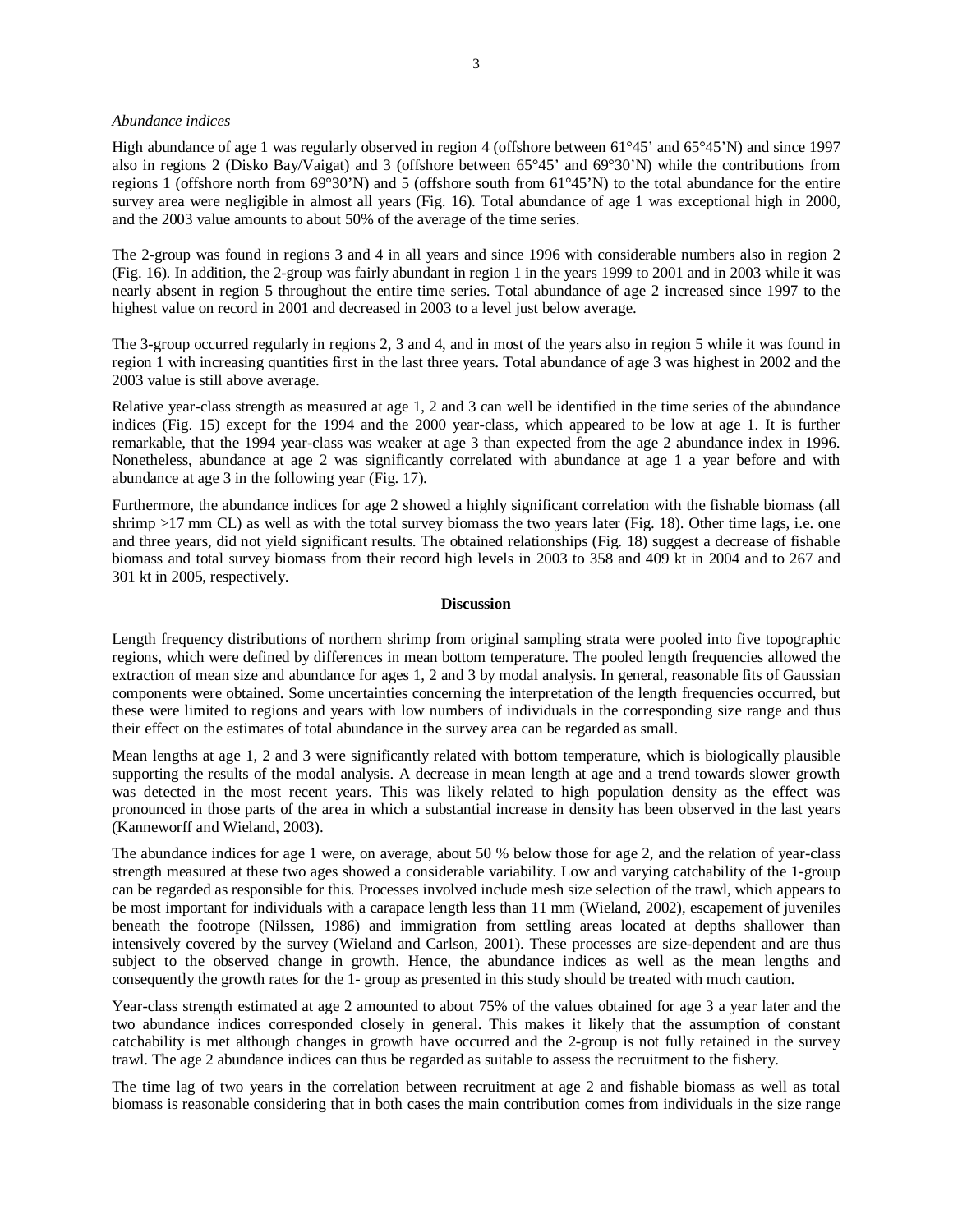of age 3, 4 and 5 (Kanneworff and Wieland, 2003). However, annual changes in the age distribution beyond age 2 resulting from natural causes and from changes in the fishery contribute to the observed variability. Although the relationships between recruitment at age 2 and fishable biomass or total survey biomass two years later were highly significant, it must be kept in mind that the predictions for 2004 and 2005 are only valid if the overall effect from the underlying processes like growth, natural mortality (e.g. predation by cod) and removal by the fishery relative to stock size (exploitation rate) do not change.

### **References**

- CARLSSON, D, O. FOLMER, P. KANNEWORFF, M. KINGSLEY, and M. PENNINGTON. 2000. Improving the West Greenland Trawl Survey for shrimp (*Pandalus borealis*). *J. Northw. Atl. Fish. Sci*., **27**: 151-160.
- KANNEWORFF, P. and K. WIELAND. 2001. Stratified-random trawl survey for northern shrimp (*Pandalus borealis*) in NAFO Subareas 0+1 in 2001. *NAFO SCR Doc*., No. 175, Serial No. N4520, 23 p.
- KANNEWORFF, P. and K. WIELAND. 2002. Stratified-random trawl survey for northern shrimp (*Pandalus borealis*) in NAFO Subareas 0+1 in 2002. *NAFO SCR Doc*., No. 148, Serial No. N4777, 25 p.
- KANNEWORFF, P. and K. WIELAND. 2003. Stratified-random trawl survey for northern shrimp (*Pandalus borealis*) in NAFO Subareas 0+1 in 2003. *NAFO SCR Doc*., No. 71, Serial No. N4910, 26 p.
- MACDONALD, P.D.M. and T.J. PITCHER. 1979. Age-groups from size-frequency data: A versatile and efficient method of analysing distribution mixtures. *J. Fish. Res. Board Can*., **36**: 987-1001.
- NILSSEN, E.M., R.B. LARSSEN, and C.C. HOPKINS. 1986. Catch and size-selection of *Pandalus borealis* in a bottom trawl and implications for population dynamics analyses. *ICES C,M. Doc*., No. 1986/K:4.
- SOKAL, R.R. and F.J.ROHLF. 1995. Biometry The principles and practice of statistics in biological research. 3<sup>rd</sup> edition. W.H. Freeman and Company, New York. 887 p.
- WIELAND, K. 2002. The use of fine-meshed bags for sampling juvenile northern shrimp (*Pandalus borealis*) in the West Greenland Bottom Trawl Survey. *NAFO SCR Doc*., No. 145, Serial No. N4774, 11 p.
- WIELAND, K. and D.M. CARLSSON, 2001. Geographical distribution and mean size of different life stages of northern shrimp (*Pandalus borealis*) off West Greenland. *NAFO SCR Doc*., No. 178, Serial No. N4567, 15 p.
- WIELAND, K. and P. KANNEWORFF. 2002.Bottom temperature on West Greenland shrimp fishing grounds in 1993-2002. *NAFO SCR Doc*., No. 162, Serial No. N4791, 5 p.
- WIELAND, K. in prep. Length at sex transition in northern shrimp (*Pandalus borealis*) off West Greenland in relation to changes in temperature and stock size. Submitted to Fisheries Research.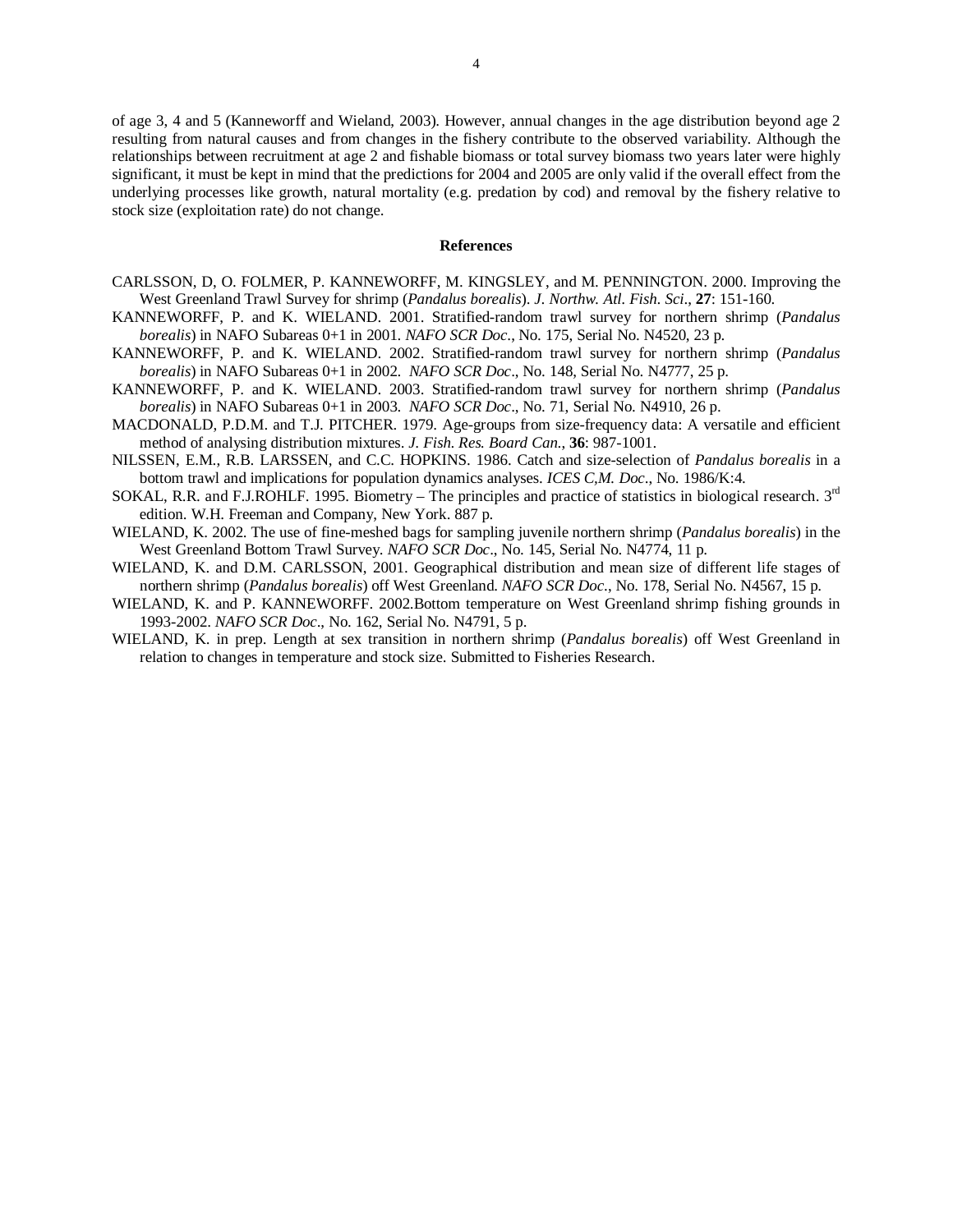Table 1. Age groups considered in the MIX analysis of length frequencies of northern shrimp males and juveniles off West Greenland 1993-2003 (regions 1, 2 and 5: 150-600 m; regions 3 and 4 shallow: 150-300m, deep: 300-600 m).

|      |         |         |           | Region  |           |         |            |
|------|---------|---------|-----------|---------|-----------|---------|------------|
| Year |         | 2       | 3 shallow | 3 deep  | 4 shallow | 4 deep  | 5          |
| 1993 | $1 - 6$ | $1 - 5$ | $1 - 6$   | $1 - 6$ | $1 - 5$   | $1 - 5$ | $1 - 5$    |
| 1994 | $2 - 6$ | $1 - 5$ | $1 - 5$   | $1 - 5$ | $2 - 4$   | $1 - 5$ | $1, 3 - 5$ |
| 1995 | $1 - 6$ | $1 - 5$ | $1 - 5$   | $1 - 5$ | $1 - 5$   | $1 - 4$ | $1 - 5$    |
| 1996 | $2 - 6$ | $1 - 5$ | $2 - 6$   | $1 - 4$ | $1 - 4$   | $1 - 4$ | $2 - 5$    |
| 1997 | $1 - 6$ | $1 - 5$ | $1 - 5$   | $1 - 5$ | $1 - 5$   | $1 - 5$ | $2 - 5$    |
| 1998 | $1 - 6$ | $1 - 5$ | $1 - 4$   | $1 - 5$ | $1 - 5$   | $1 - 5$ | $1, 3 - 5$ |
| 1999 | $1 - 6$ | $1 - 5$ | $1 - 5$   | $1 - 5$ | $1 - 5$   | $1 - 5$ | $1 - 4$    |
| 2000 | $1 - 5$ | $1 - 4$ | $1 - 4$   | $1 - 4$ | $1 - 4$   | $1 - 5$ | $1 - 4$    |
| 2001 | $1 - 6$ | $1 - 4$ | $1 - 4$   | $1 - 4$ | $1 - 4$   | $1 - 5$ | $1 - 5$    |
| 2002 | $2 - 6$ | $1 - 5$ | $1 - 4$   | $1 - 4$ | $1 - 4$   | $1 - 4$ | $1 - 4$    |
| 2003 | 1 - 5   | $1 - 5$ | $1 - 5$   | 1 - 5   | $1 - 5$   | $1 - 4$ | $1 - 5$    |

| Table 2. | Mean carapace length (mm) and coefficient of variation for northern shrimp at age 1 off West Greenland |
|----------|--------------------------------------------------------------------------------------------------------|
|          | 1993-2003 (regions 1, 2 and 5: 150-600 m; regions 3 and 4 shallow: 150-300 m, deep: 300-600 m;         |
|          | $\left( \right)$ : fixed, $\left( \right)$ : not present).                                             |

| mean: |        |       |           |        |           |        |        |
|-------|--------|-------|-----------|--------|-----------|--------|--------|
|       |        |       |           | Region |           |        |        |
| Year  |        | 2     | 3 shallow | 3 deep | 4 shallow | 4 deep | 5      |
| 1993  | (7.5)  | (8.0) | 8.0       | 8.5    | 10.6      | 9.4    | (11.5) |
| 1994  |        | 7.8   | 7.8       | (8.0)  | -         | 8.8    | (11.5) |
| 1995  | (8.75) | 8.4   | 8.3       | 8.5    | 10.7      | 8.8    | (10.5) |
| 1996  | -      | (8.5) | ٠         | (7.5)  | 9.0       | 9.1    | ٠      |
| 1997  | (9.0)  | 8.5   | 9.1       | 8.9    | 10.2      | 8.7    | ٠      |
| 1998  | 8.2    | 9.5   | 9.6       | 9.6    | 10.9      | 11.3   | 11.8   |
| 1999  | 9.2    | 10.2  | 9.3       | 9.2    | 10.3      | 11.6   | 11.8   |
| 2000  | 7.9    | 8.8   | 8.7       | 9.1    | 9.2       | (11.0) | 10.9   |
| 2001  | 8.4    | 8.8   | 7.6       | 8.0    | 8.7       | (8.5)  | 11.4   |
| 2002  | ٠      | 8.6   | 8.6       | 9.0    | 9.1       | 10.1   | 10.4   |
| 2003  | 6.7    | 8.1   | 8.2       | 7.7    | 8.8       | 9.8    | (10.5) |

| coefficent of variation: |        |        |           |        |           |        |        |  |  |  |
|--------------------------|--------|--------|-----------|--------|-----------|--------|--------|--|--|--|
| Region                   |        |        |           |        |           |        |        |  |  |  |
| Year                     |        | 2      | 3 shallow | 3 deep | 4 shallow | 4 deep | 5      |  |  |  |
| 1993                     | (0.07) | (0.06) | 0.11      | 0.08   | 0.09      | 0.08   | (0.05) |  |  |  |
| 1994                     | -      | 0.06   | 0.06      | (0.10) | ٠         | 0.10   | (0.05) |  |  |  |
| 1995                     | (0.06) | 0.07   | 0.08      | 0.11   | 0.10      | 0.10   | (0.05) |  |  |  |
| 1996                     | -      | 0.07   | ٠         | (0.09) | 0.07      | 0.11   | -      |  |  |  |
| 1997                     | (0.07) | 0.09   | 0.11      | 0.08   | 0.12      | 0.10   | ٠      |  |  |  |
| 1998                     | 0.10   | 0.09   | 0.09      | 0.09   | 0.11      | 0.10   | 0.07   |  |  |  |
| 1999                     | 0.08   | 0.11   | 0.09      | 0.09   | 0.12      | 0.06   | 0.07   |  |  |  |
| 2000                     | 0.08   | 0.10   | 0.08      | 0.09   | 0.09      | (0.07) | 0.05   |  |  |  |
| 2001                     | 0.09   | 0.11   | 0.11      | 0.12   | 0.13      | (0.08) | 0.05   |  |  |  |
| 2002                     | ۰      | 0.09   | 0.08      | 0.09   | 0.10      | 0.12   | 0.08   |  |  |  |
| 2003                     | (0.09) | 0.09   | 0.08      | 0.09   | 0.07      | 0.08   | (0.80) |  |  |  |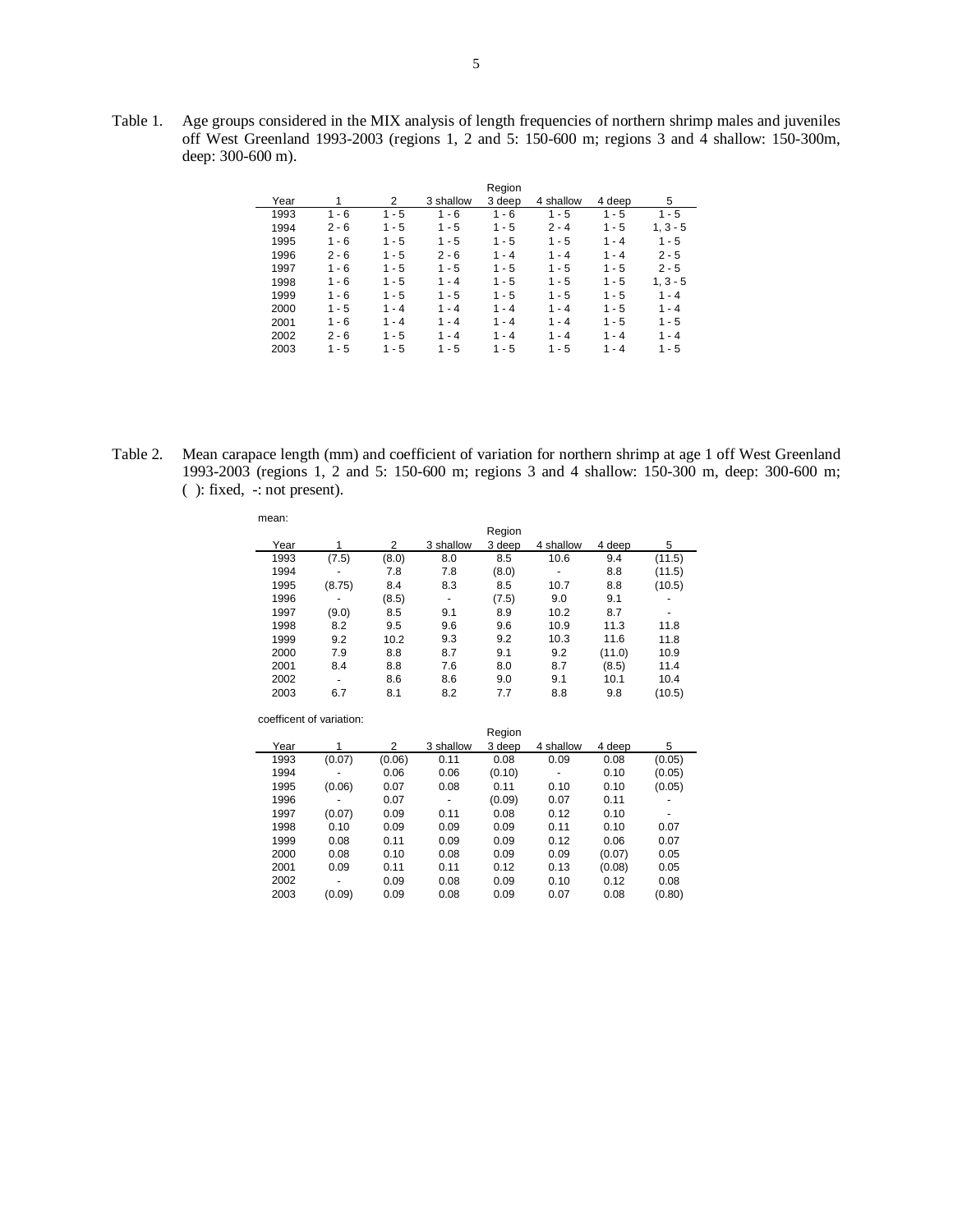Table 3. Mean carapace length (mm) coefficient of variation for northern shrimp at age 2 off West Greenland 1993-2003 (regions 1, 2 and 5: 150-600 m; regions 3 and 4 shallow: 150-300 m, deep: 300-600 m; ( ): fixed, -: not present).

| mean: |        |      |           |        |           |        |        |
|-------|--------|------|-----------|--------|-----------|--------|--------|
|       |        |      |           | Region |           |        |        |
| Year  |        | 2    | 3 shallow | 3 deep | 4 shallow | 4 deep | 5      |
| 1993  | 11.2   | 12.3 | 12.3      | 13.1   | 14.8      | 13.6   | (14.0) |
| 1994  | (11.5) | 11.6 | 12.3      | 13.2   | 14.7      | 13.8   |        |
| 1995  | 11.2   | 12.5 | 13.5      | 14.1   | 15.2      | 12.9   | (12.5) |
| 1996  | 11.9   | 12.9 | 14.2      | 13.9   | 13.9      | 14.6   | (14.0) |
| 1997  | 12.9   | 12.9 | 14.2      | 14.2   | 14.6      | 14.3   | (13.0) |
| 1998  | 12.5   | 13.9 | 14.0      | 14.8   | 15.6      | 16.2   | -      |
| 1999  | 14.6   | 15.2 | 15.0      | 14.9   | 15.0      | 15.8   | (15.5) |
| 2000  | 13.9   | 14.9 | 14.8      | 14.9   | 14.8      | 15.9   | (13.0) |
| 2001  | 14.0   | 13.1 | 13.2      | 13.5   | 13.7      | (15.0) | (13.5) |
| 2002  | 12.8   | 12.6 | 12.8      | 12.7   | 14.8      | (15.0) | (13.5) |
| 2003  | 11.9   | 12.4 | 13.0      | 12.6   | 14.3      | 13.7   | (14.5) |

|      |         |      |           | Region |           |        |        |
|------|---------|------|-----------|--------|-----------|--------|--------|
| Year | 1       | 2    | 3 shallow | 3 deep | 4 shallow | 4 deep | 5      |
| 1993 | 0.07    | 0.09 | 0.09      | 0.08   | 0.06      | 0.06   | (0.05) |
| 1994 | $-0.06$ | 0.09 | 0.09      | 0.09   | 0.07      | 0.12   |        |
| 1995 | 0.07    | 0.08 | 0.10      | 0.10   | 0.05      | 0.10   | (0.05) |
| 1996 | 0.07    | 0.08 | 0.07      | 0.09   | 0.12      | 0.09   | (0.05) |
| 1997 | 0.10    | 0.08 | 0.08      | 0.08   | 0.08      | 0.11   | (0.05) |
| 1998 | 0.12    | 0.10 | 0.08      | 0.11   | 0.06      | 0.07   | ۰      |
| 1999 | 0.10    | 0.08 | 0.08      | 0.10   | 0.10      | 0.08   | (0.05) |
| 2000 | 0.11    | 0.09 | 0.08      | 0.10   | 0.10      | 0.07   | (0.07) |
| 2001 | 0.11    | 0.09 | 0.10      | 0.09   | 0.08      | (0.05) | (0.05) |
| 2002 | 0.09    | 0.09 | 0.10      | 0.11   | 0.10      | (0.05) | (0.05) |
| 2003 | 0.08    | 0.10 | 0.09      | 0.09   | 0.08      | 0.08   | (0.08) |
|      |         |      |           |        |           |        |        |

Table 4. Mean carapace length (mm) and coefficient of variation for northern shrimp at age 3 off West Greenland 1993-2003 (regions 1, 2 and 5: 150-600 m; regions 3 and 4 shallow: 150-300 m, deep: 300-600 m ( ): fixed, -: not present).

| mean: |        |      |           |        |           |        |        |  |  |
|-------|--------|------|-----------|--------|-----------|--------|--------|--|--|
|       |        |      |           | Region |           |        |        |  |  |
| Year  | 1      | 2    | 3 shallow | 3 deep | 4 shallow | 4 deep | 5      |  |  |
| 1993  | 15.7   | 16.1 | 16.1      | 16.5   | 17.5      | 17.3   | 17.2   |  |  |
| 1994  | (15.5) | 15.9 | 16.4      | 17.6   | 18.3      | 17.9   | 19.0   |  |  |
| 1995  | 14.7   | 16.3 | 17.7      | 17.4   | 17.6      | 18.0   | 18.6   |  |  |
| 1996  | 14.2   | 16.9 | 17.3      | 17.7   | 17.2      | 18.4   | (16.5) |  |  |
| 1997  | 16.0   | 17.1 | 17.3      | 17.7   | 18.4      | 17.8   | 18.2   |  |  |
| 1998  | 16.4   | 17.4 | 16.7      | 17.8   | 17.2      | 18.5   | 18.1   |  |  |
| 1999  | 16.8   | 18.0 | 17.8      | 18.2   | 18.6      | 19.7   | 19.1   |  |  |
| 2000  | 17.8   | 18.7 | 18.8      | 18.9   | 18.0      | 19.1   | 17.9   |  |  |
| 2001  | 17.5   | 18.1 | 18.0      | 18.6   | 18.5      | 18.7   | 18.2   |  |  |
| 2002  | 17.9   | 16.6 | 16.8      | 17.8   | 18.0      | 18.6   | 17.4   |  |  |
| 2003  | 16.5   | 15.7 | 15.8      | 16.3   | 18.0      | 18.9   | 18.3   |  |  |

coefficent of variation:

|      |      |      |           | Region |           |        |        |
|------|------|------|-----------|--------|-----------|--------|--------|
| Year | 1    | 2    | 3 shallow | 3 deep | 4 shallow | 4 deep | 5      |
| 1993 | 0.07 | 0.07 | 0.09      | 0.06   | 0.07      | 0.08   | 0.05   |
| 1994 | 0.05 | 0.06 | 0.07      | 0.07   | 0.06      | 0.07   | 0.05   |
| 1995 | 0.07 | 0.07 | 0.06      | 0.05   | 0.05      | 0.08   | 0.04   |
| 1996 | 0.08 | 0.06 | 0.04      | 0.05   | 0.06      | 0.05   | (0.05) |
| 1997 | 0.07 | 0.06 | 0.08      | 0.08   | 0.06      | 0.05   | 0.04   |
| 1998 | 0.08 | 0.06 | 0.07      | 0.05   | 0.05      | 0.06   | 0.08   |
| 1999 | 0.06 | 0.06 | 0.05      | 0.06   | 0.07      | 0.07   | 0.06   |
| 2000 | 0.09 | 0.05 | 0.05      | 0.06   | 0.07      | 0.08   | 0.07   |
| 2001 | 0.06 | 0.06 | 0.05      | 0.06   | 0.08      | 0.07   | 0.06   |
| 2002 | 0.07 | 0.07 | 0.07      | 0.07   | 0.06      | 0.06   | 0.08   |
| 2003 | 0.08 | 0.09 | 0.07      | 0.08   | 0.07      | 0.06   | 0.07   |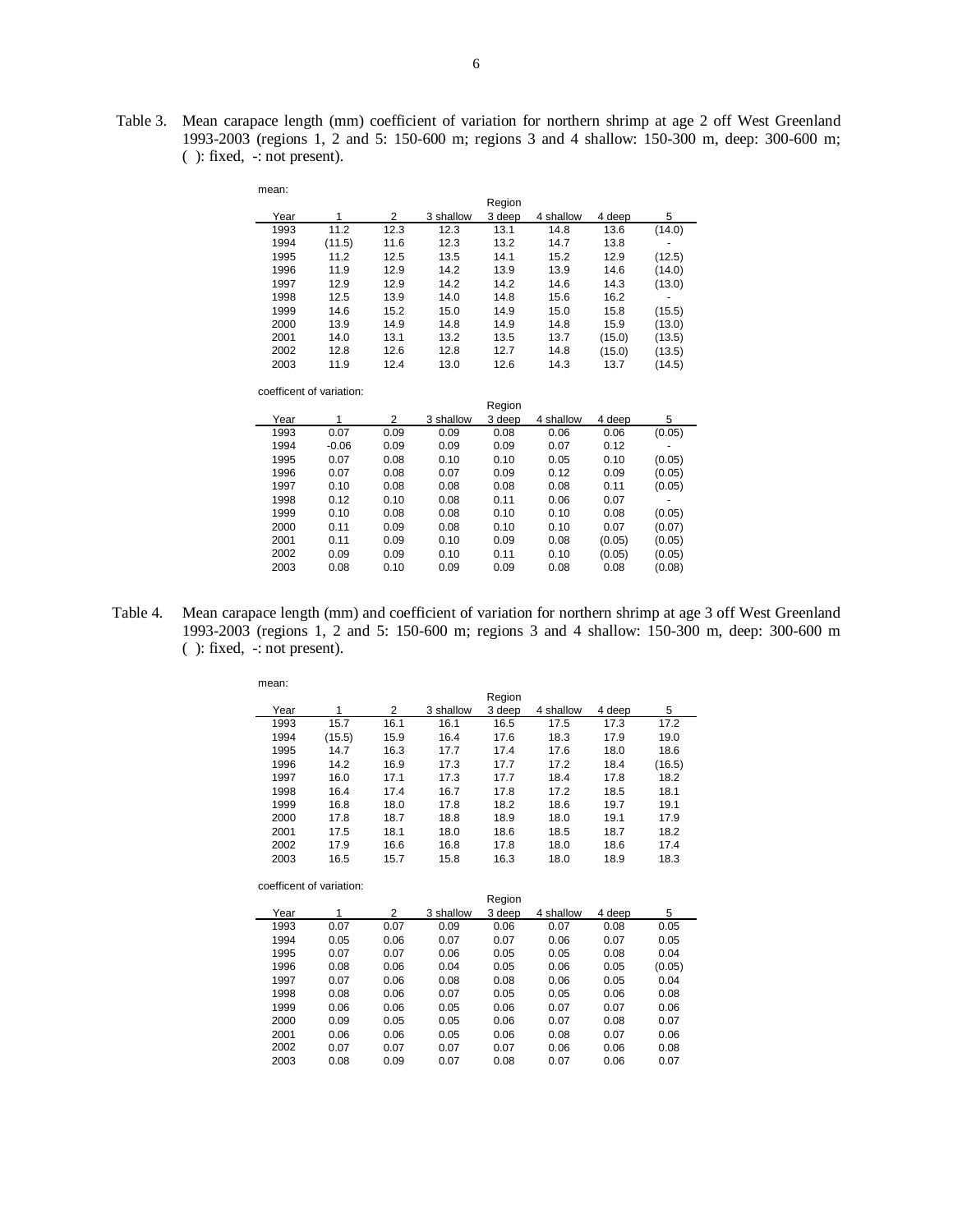

Fig. 1. Survey stratification in the West Greenland Bottom Trawl Survey for northern shrimp in 1993 to 2002 and in 2003.



Fig. 2. Bottom temperature in the five regions of the survey area in 1993 to 2003.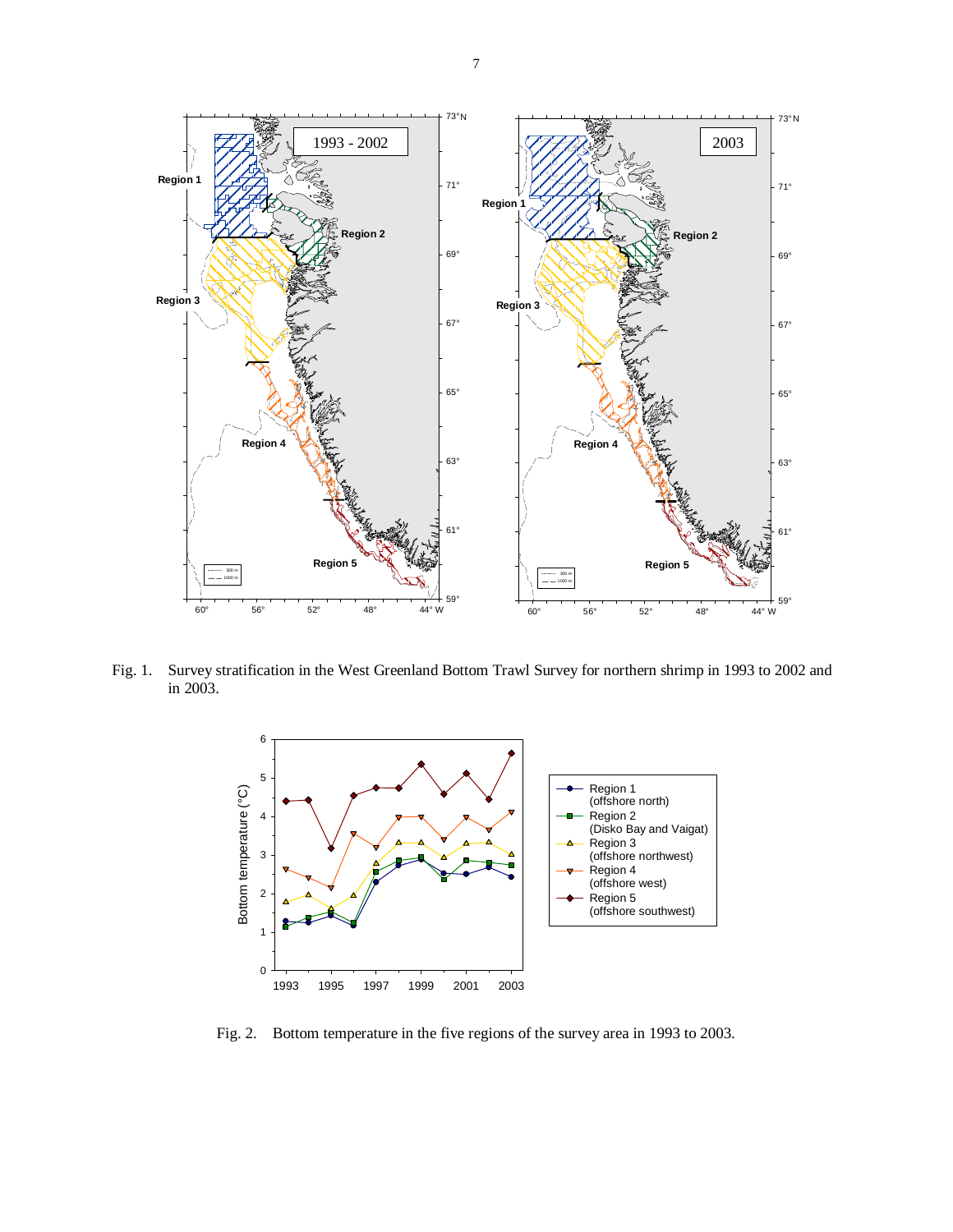

Fig. 3. Regional length frequencies of northern shrimp (juveniles and males) off West Greenland in 1993 (regions 1, 2 and 5: 150-600 m; regions 3 and 4 shallow: 150-300 m, deep: 300-600 m).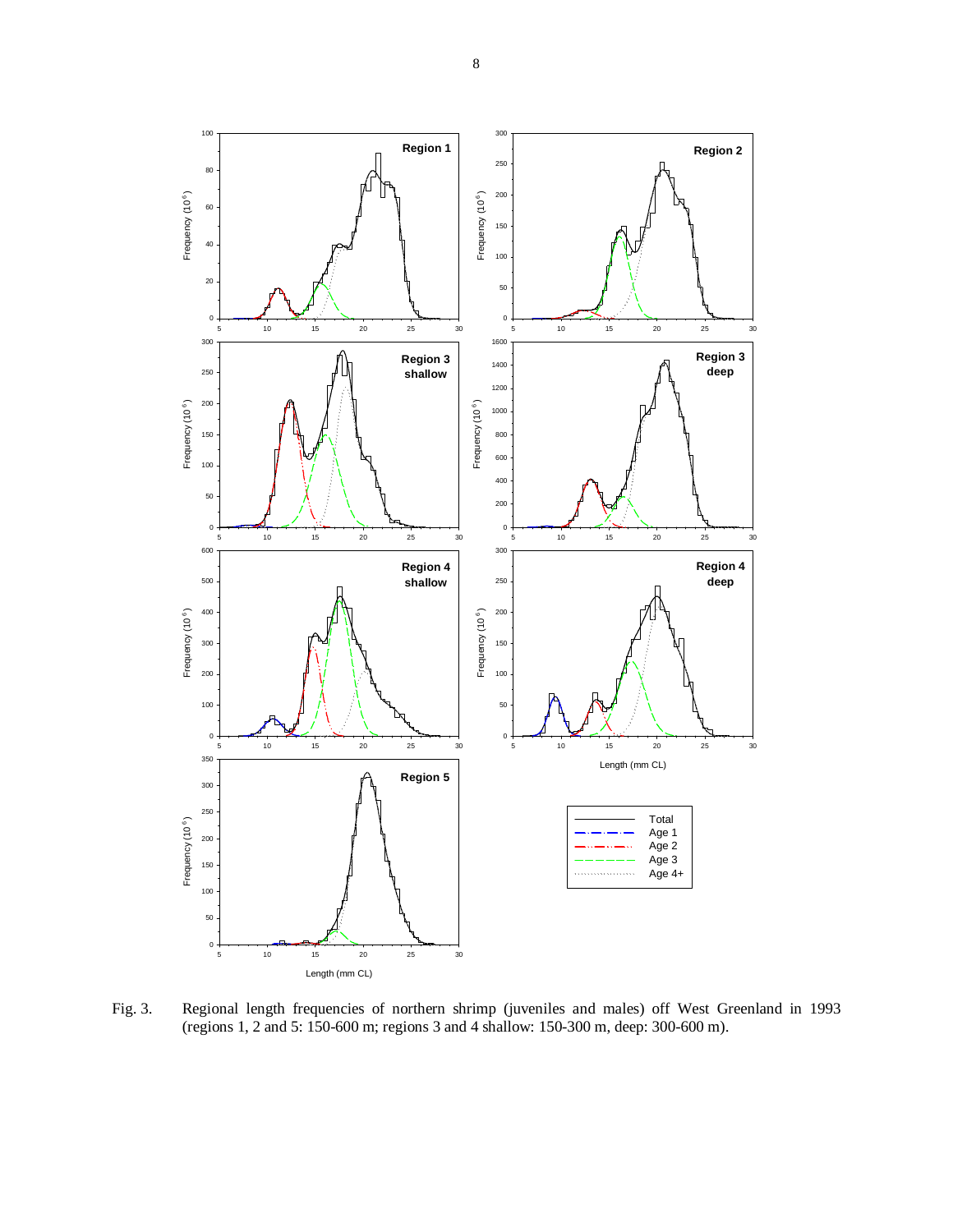

Fig. 4. Regional length frequencies of northern shrimp (juveniles and males) off West Greenland in 1994 (regions 1, 2 and 5: 150-600 m; regions 3 and 4 shallow: 150-300 m, deep: 300-600 m).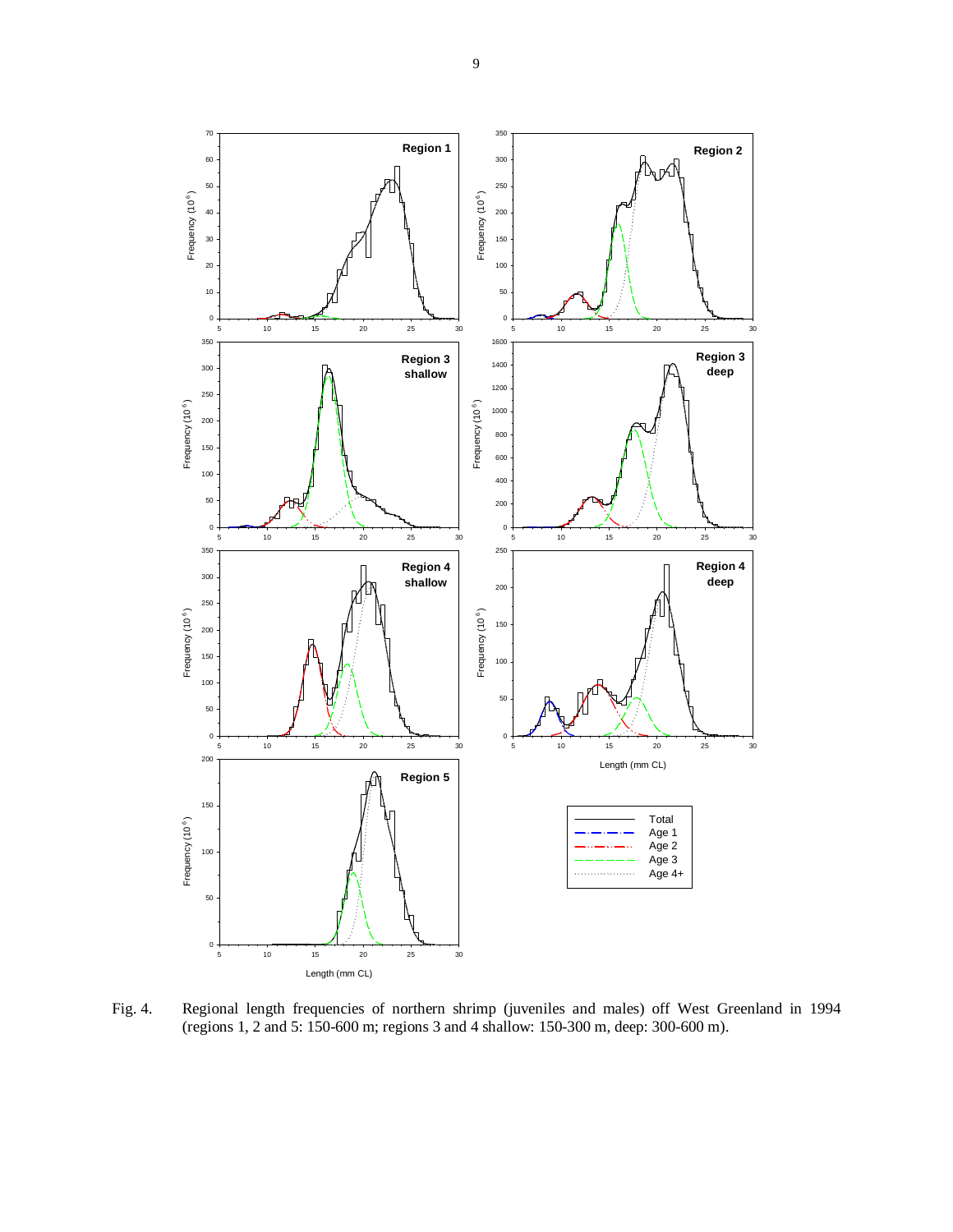

Fig. 5. Regional length frequencies of northern shrimp (juveniles and males) off West Greenland in 1995 (regions 1, 2 and 5: 150-600 m; regions 3 and 4 shallow: 150-300 m, deep: 300-600 m).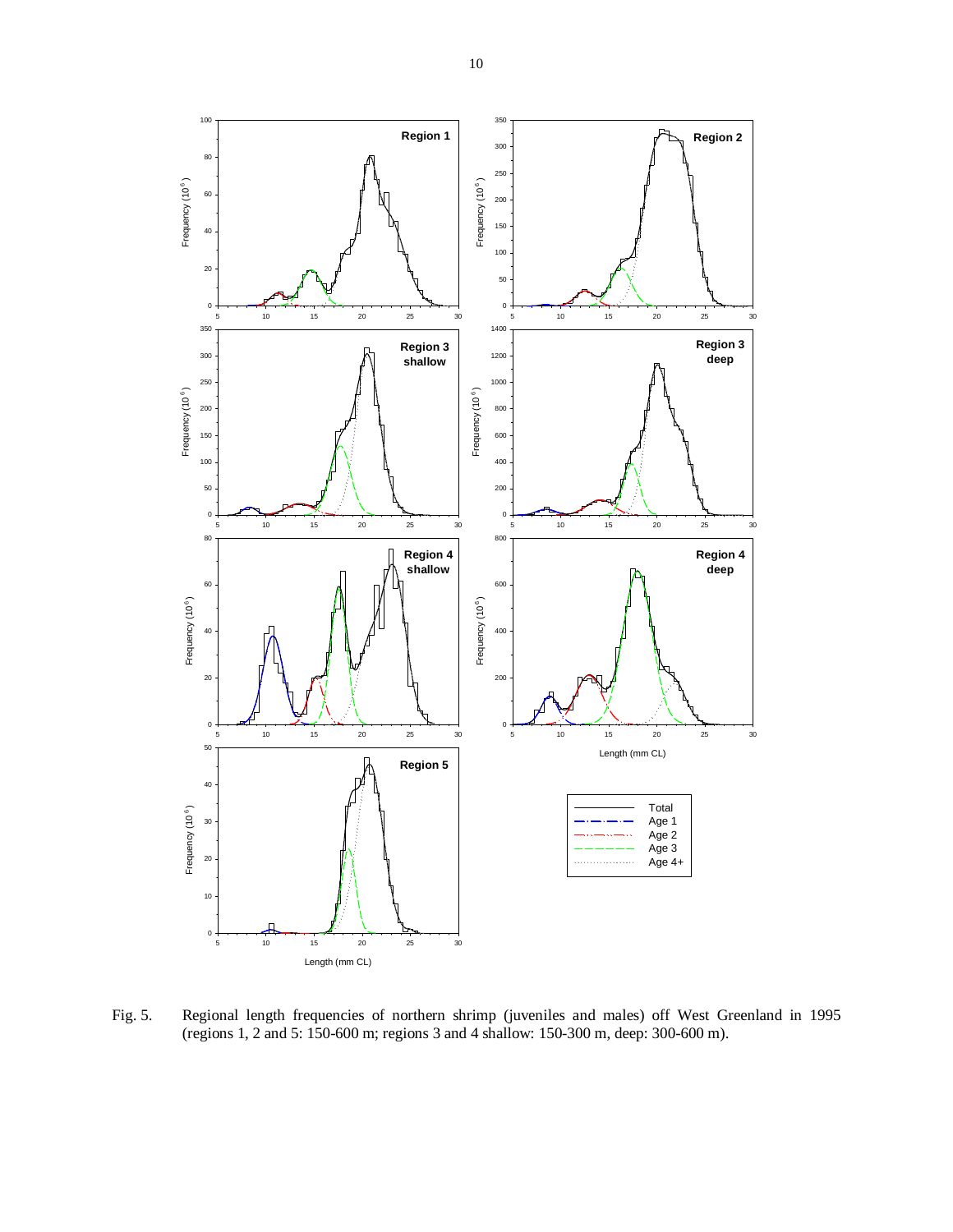

Fig. 6. Regional length frequencies of northern shrimp (juveniles and males) off West Greenland in 1996 (regions 1, 2 and 5: 150-600 m; regions 3 and 4 shallow: 150-300 m, deep: 300-600 m).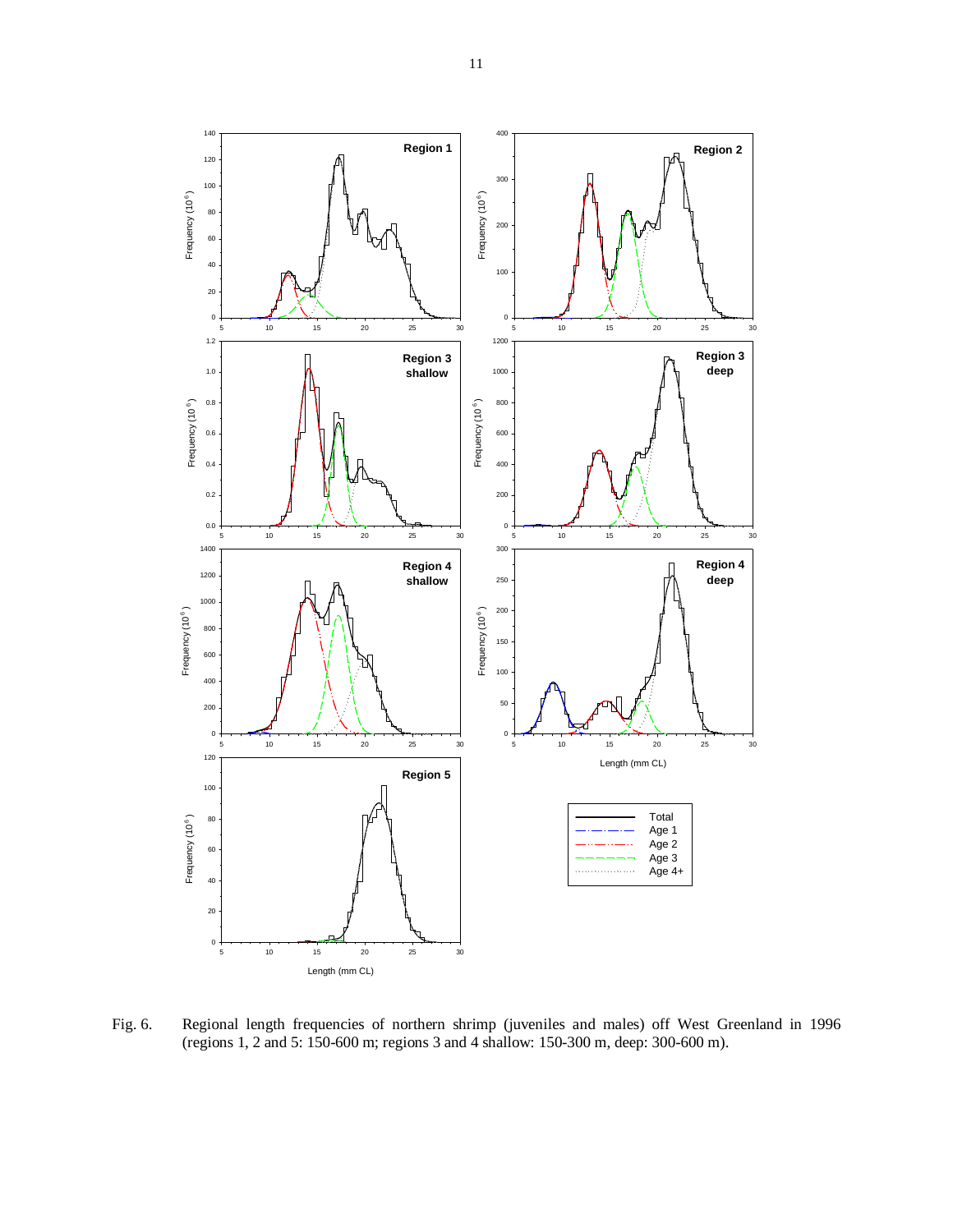

Fig. 7. Regional length frequencies of northern shrimp (juveniles and males) off West Greenland in 1997 (regions 1, 2 and 5: 150-600 m; regions 3 and 4 shallow: 150-300 m, deep: 300-600 m).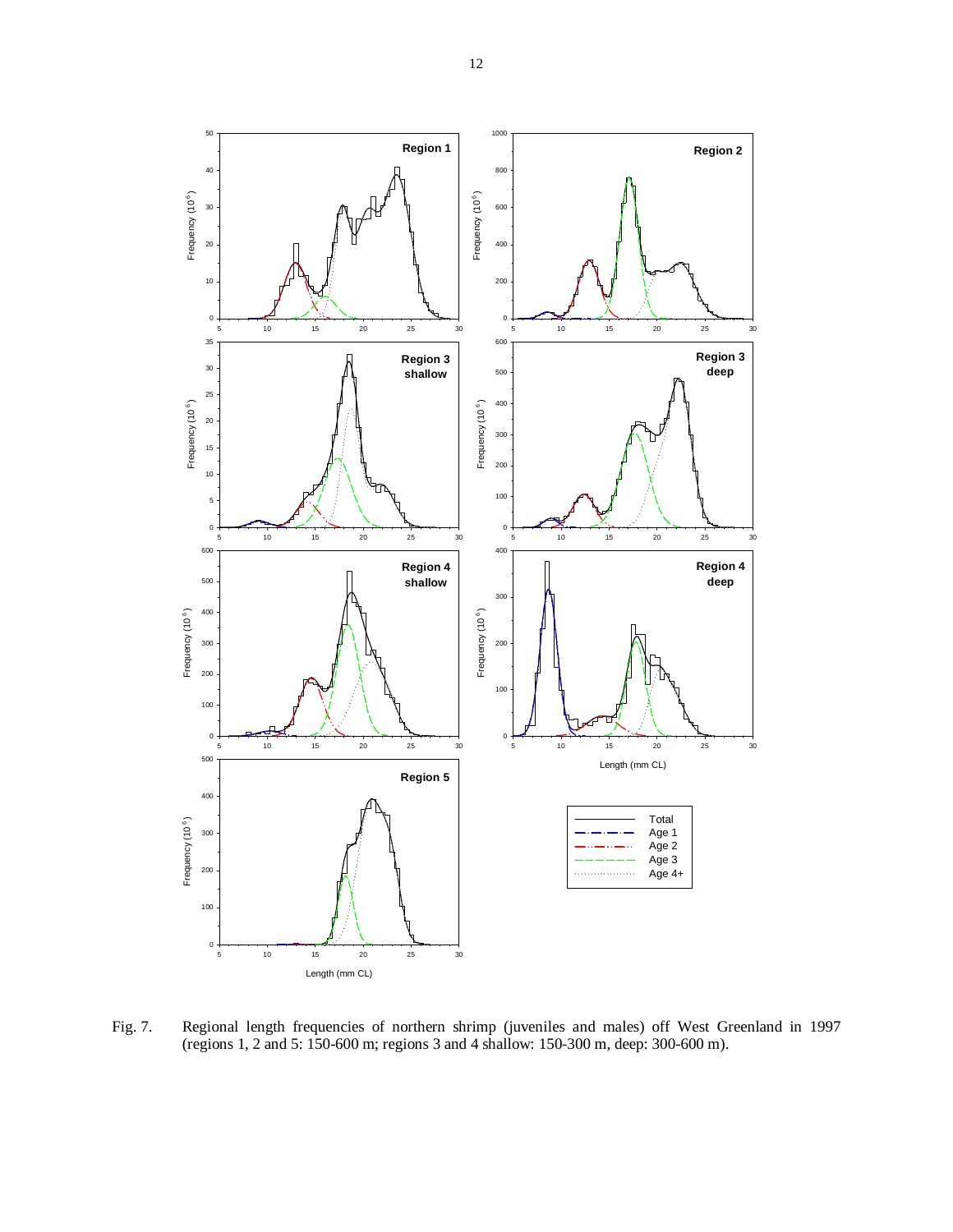

Fig. 8. Regional length frequencies of northern shrimp (juveniles and males) off West Greenland in 1998 (regions 1, 2 and 5: 150-600 m; regions 3 and 4 shallow: 150-300 m, deep: 300-600 m).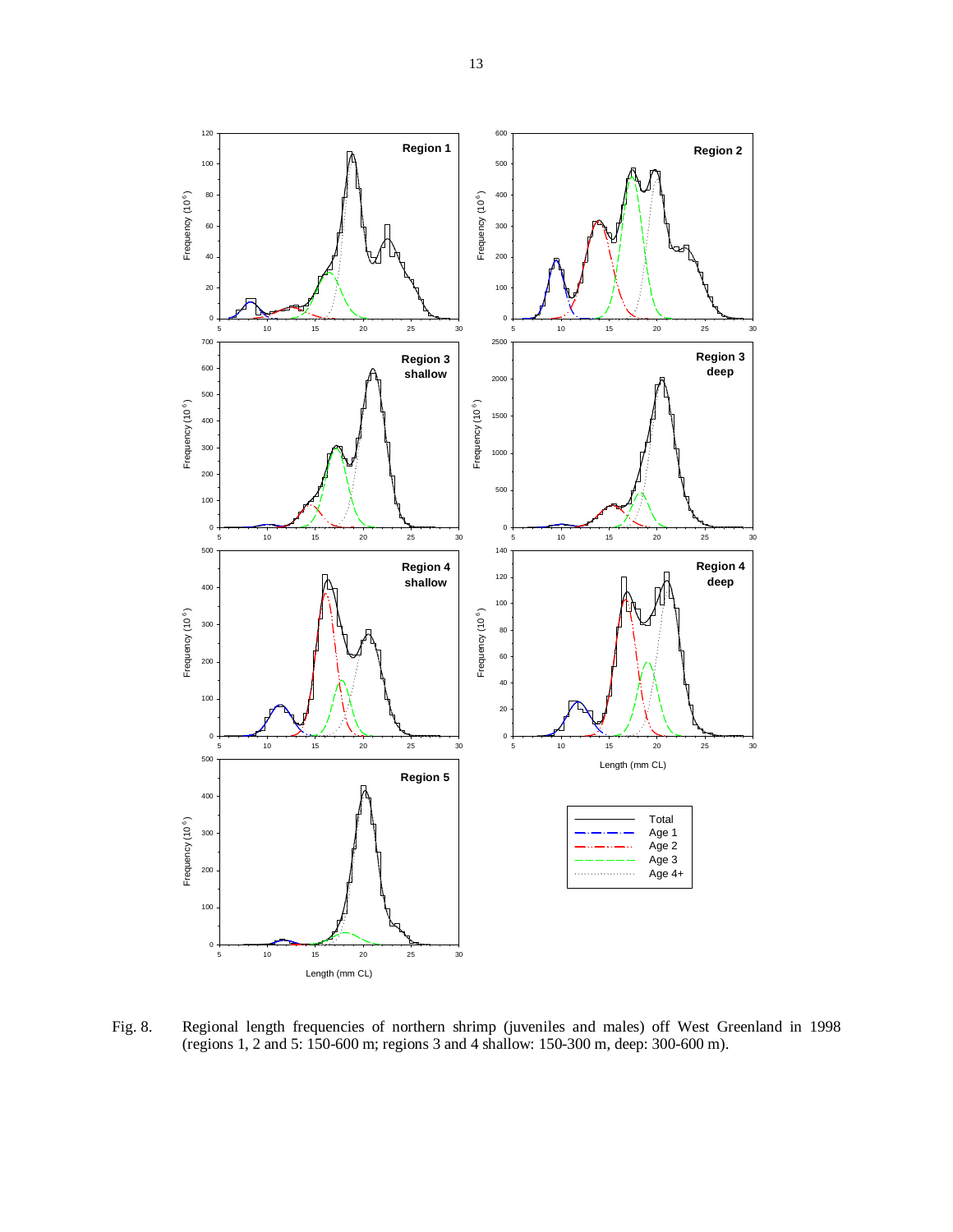

Fig. 9. Regional length frequencies of northern shrimp (juveniles and males) off West Greenland in 1999 (regions 1, 2 and 5: 150-600 m; regions 3 and 4 shallow: 150-300 m, deep: 300-600 m).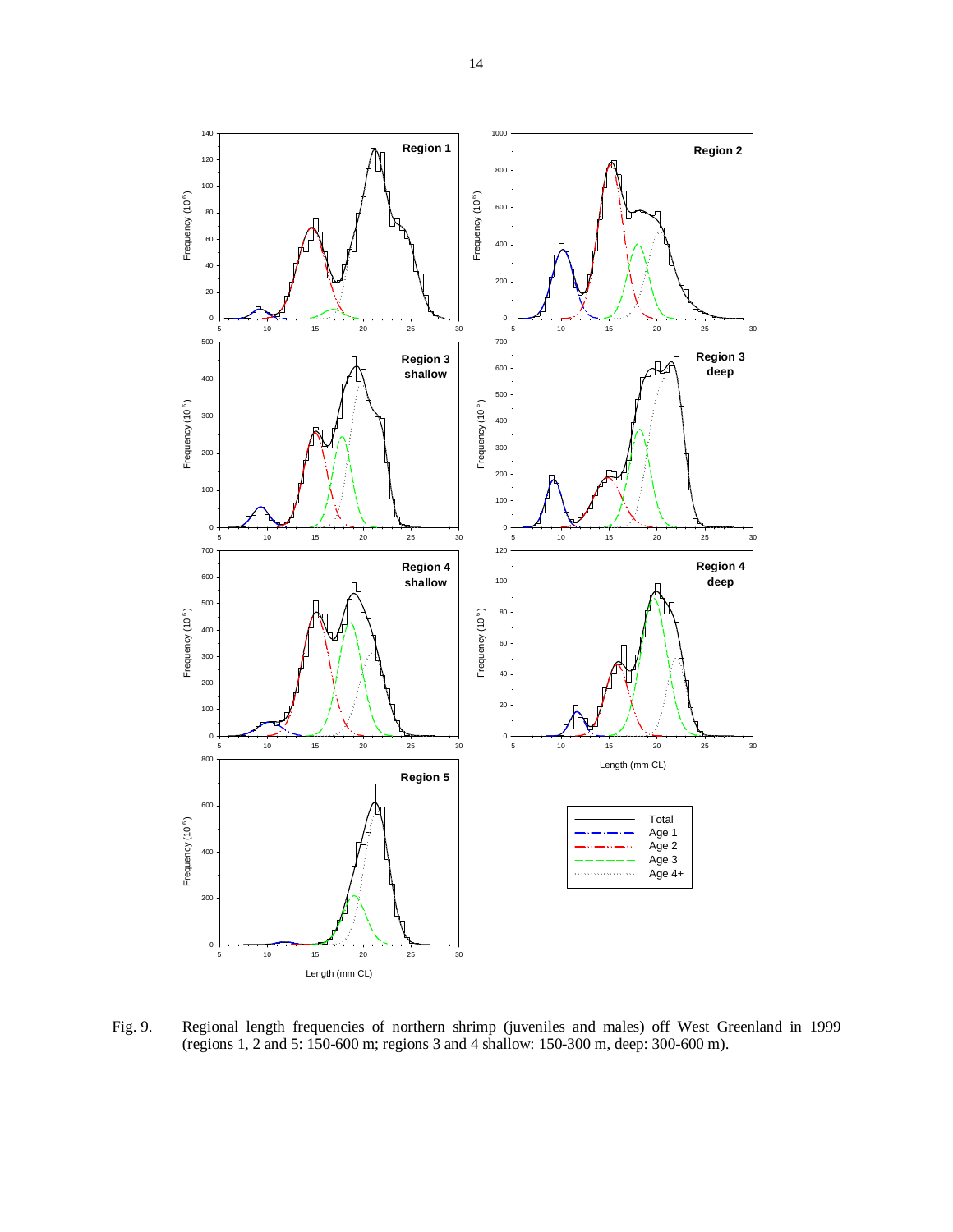

Fig. 10. Regional length frequencies of northern shrimp (juveniles and males) off West Greenland in 2000 (regions 1, 2 and 5: 150-600 m; regions 3 and 4 shallow: 150-300 m, deep: 300-600 m).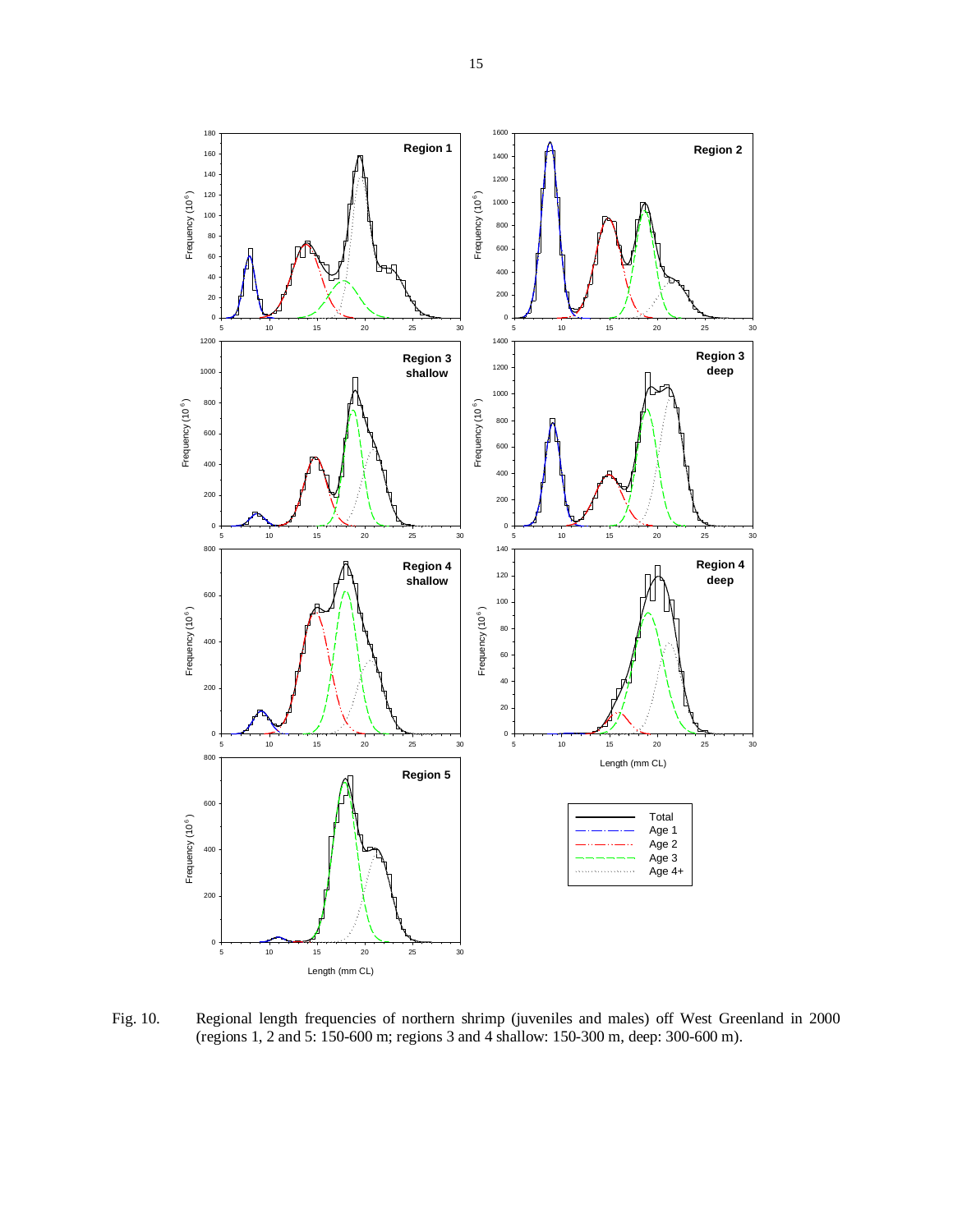

Fig. 11. Regional length frequencies of northern shrimp (juveniles and males) off West Greenland in 2001 (regions 1, 2 and 5: 150-600 m; regions 3 and 4 shallow: 150-300 m, deep: 300-600 m).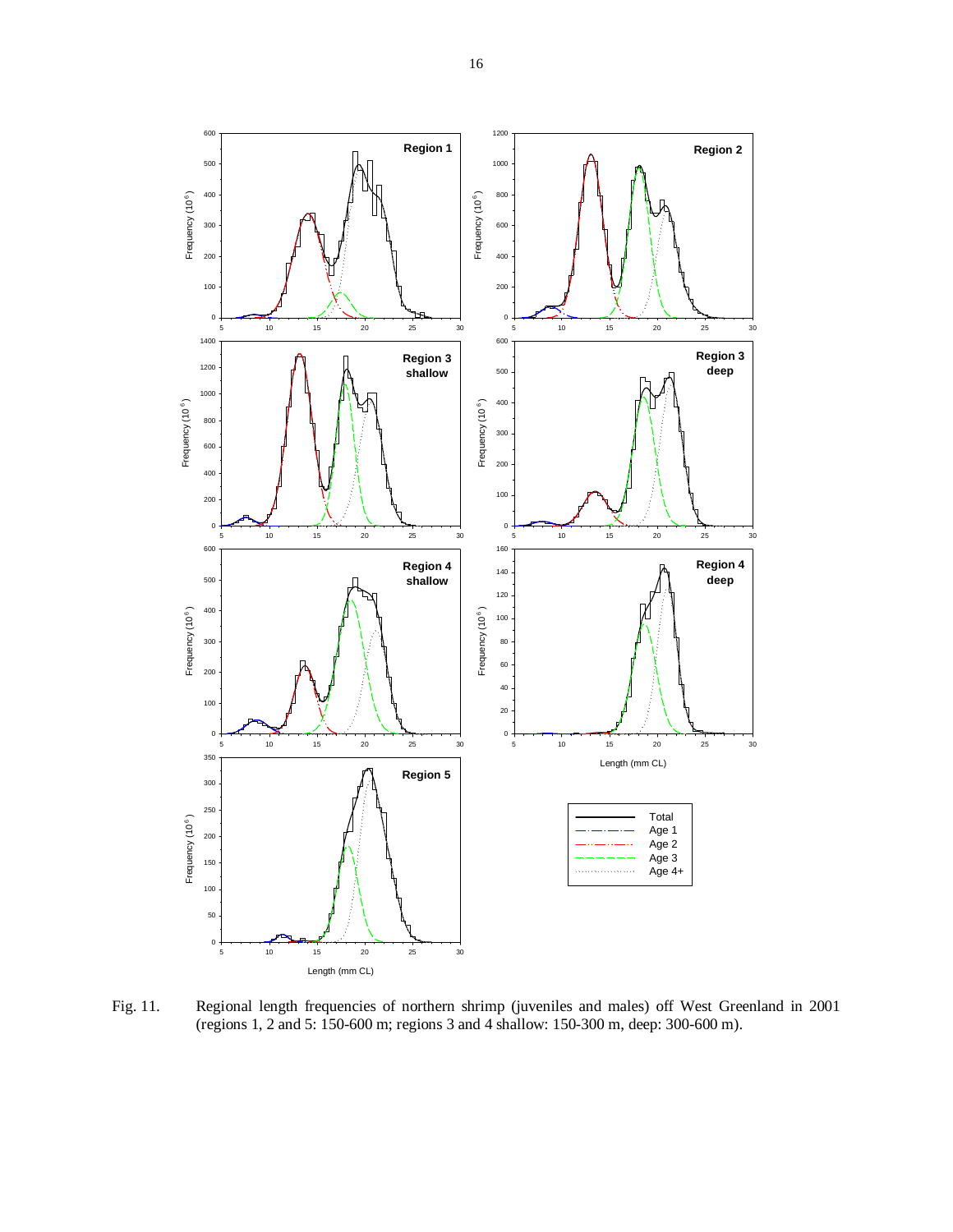

Fig. 12. Regional length frequencies of northern shrimp (juveniles and males) off West Greenland in 2002 (regions 1, 2 and 5: 150-600 m; regions 3 and 4 shallow: 150-300 m, deep: 300-600 m).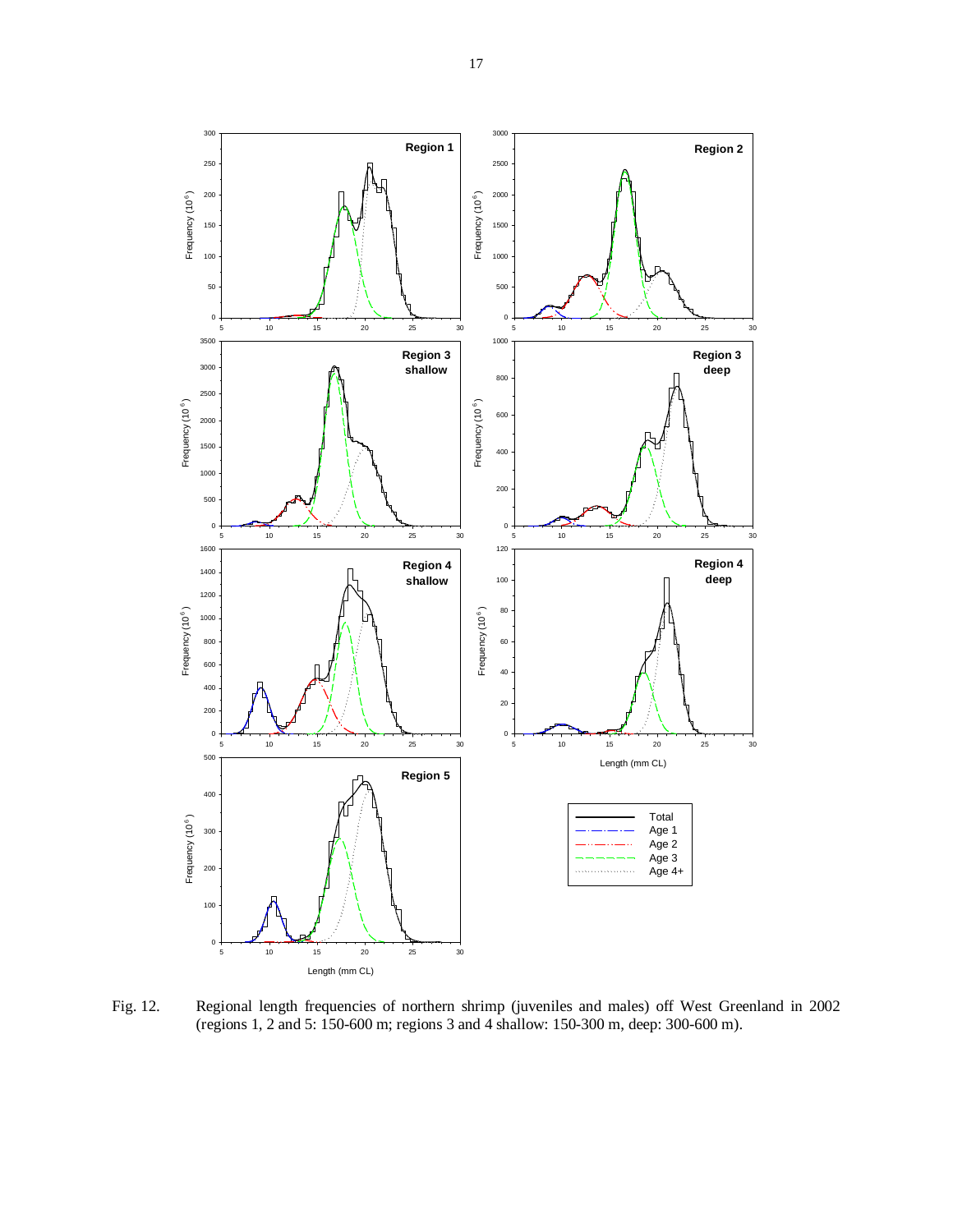

Fig. 13. Regional length frequencies of northern shrimp (juveniles and males) off West Greenland in 2003 (regions 1, 2 and 5: 150-600 m; regions 3 and 4 shallow: 150-300 m, deep: 300-600 m).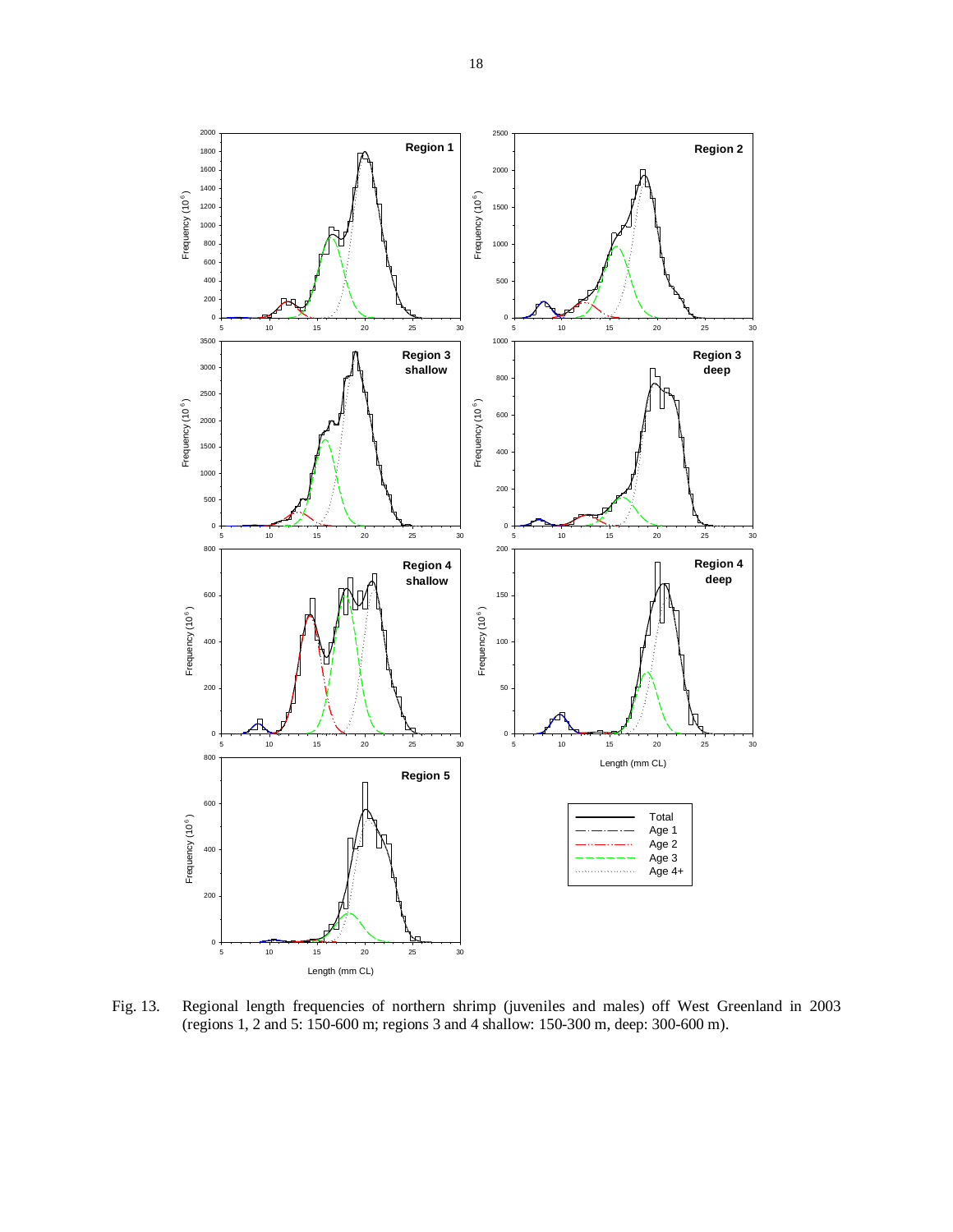

Fig. 14. Effect of bottom temperature on mean length of northern shrimp at age 1, 2 and 3 off West Greenland, 1993 - 2003 (only mean lengths included which were not fixed in the modal analysis, see Tabs. 2-4; rs: Spearman's rank correlation coefficient).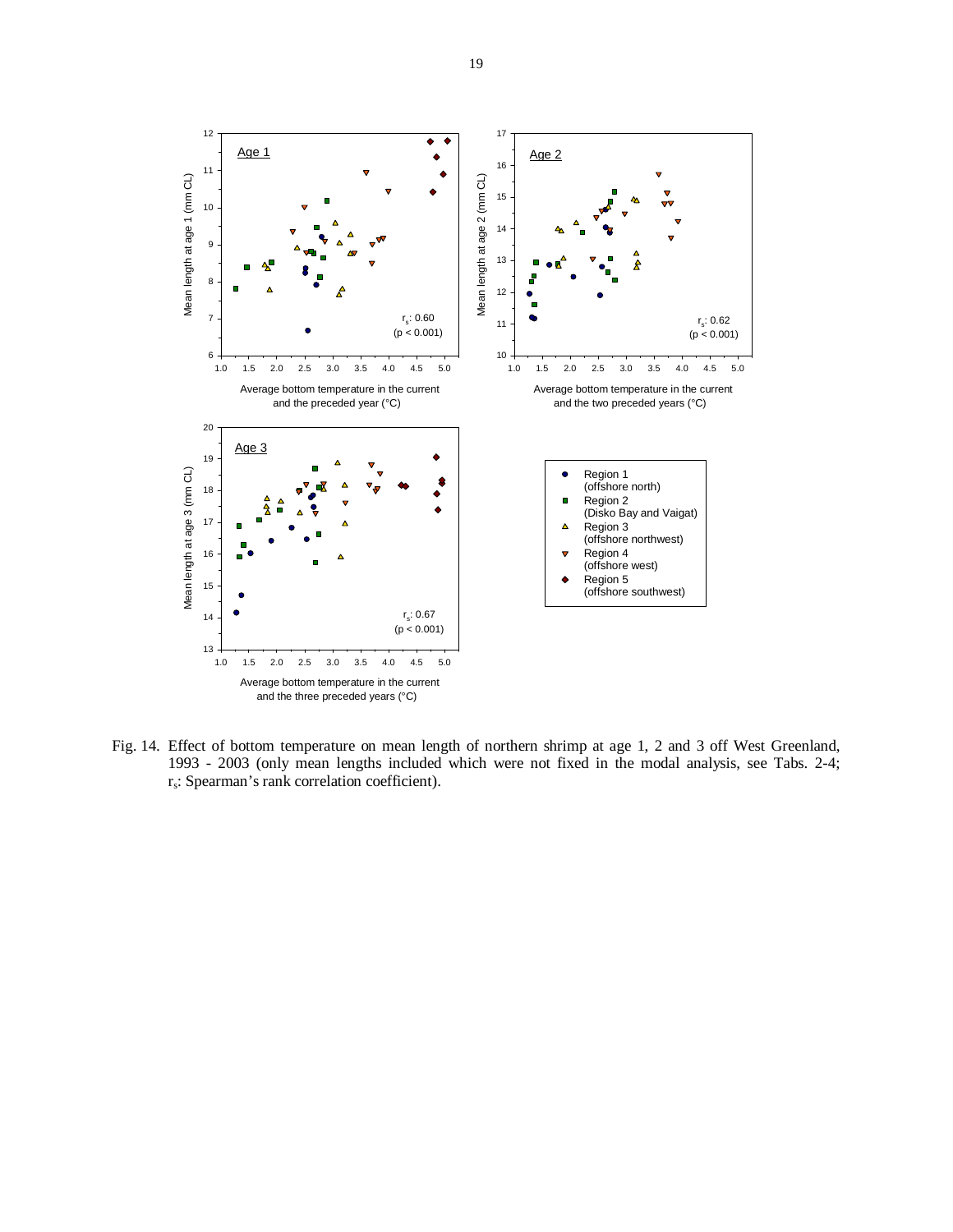

Fig. 15. Growth of northern shrimp at age 1 and 2 off West Greenland 1993 – 2003 (only year classes considered for which mean lengths at age were not fixed in the modal analysis, see Tabs. 2-4).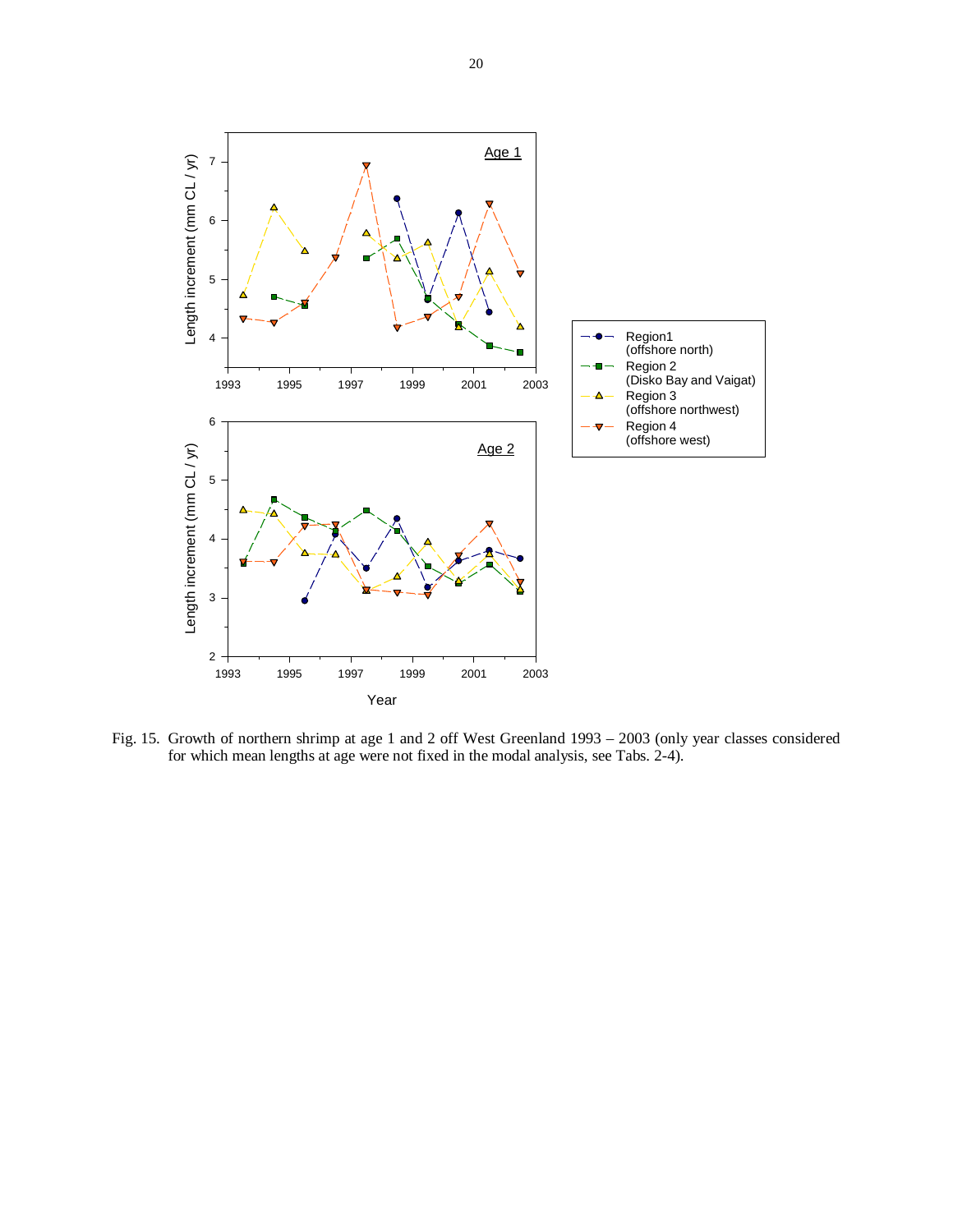

Fig. 16. Abundance indices for northern shrimp at age 1, 2 and 3 off West Greenland, 1993 - 2003.